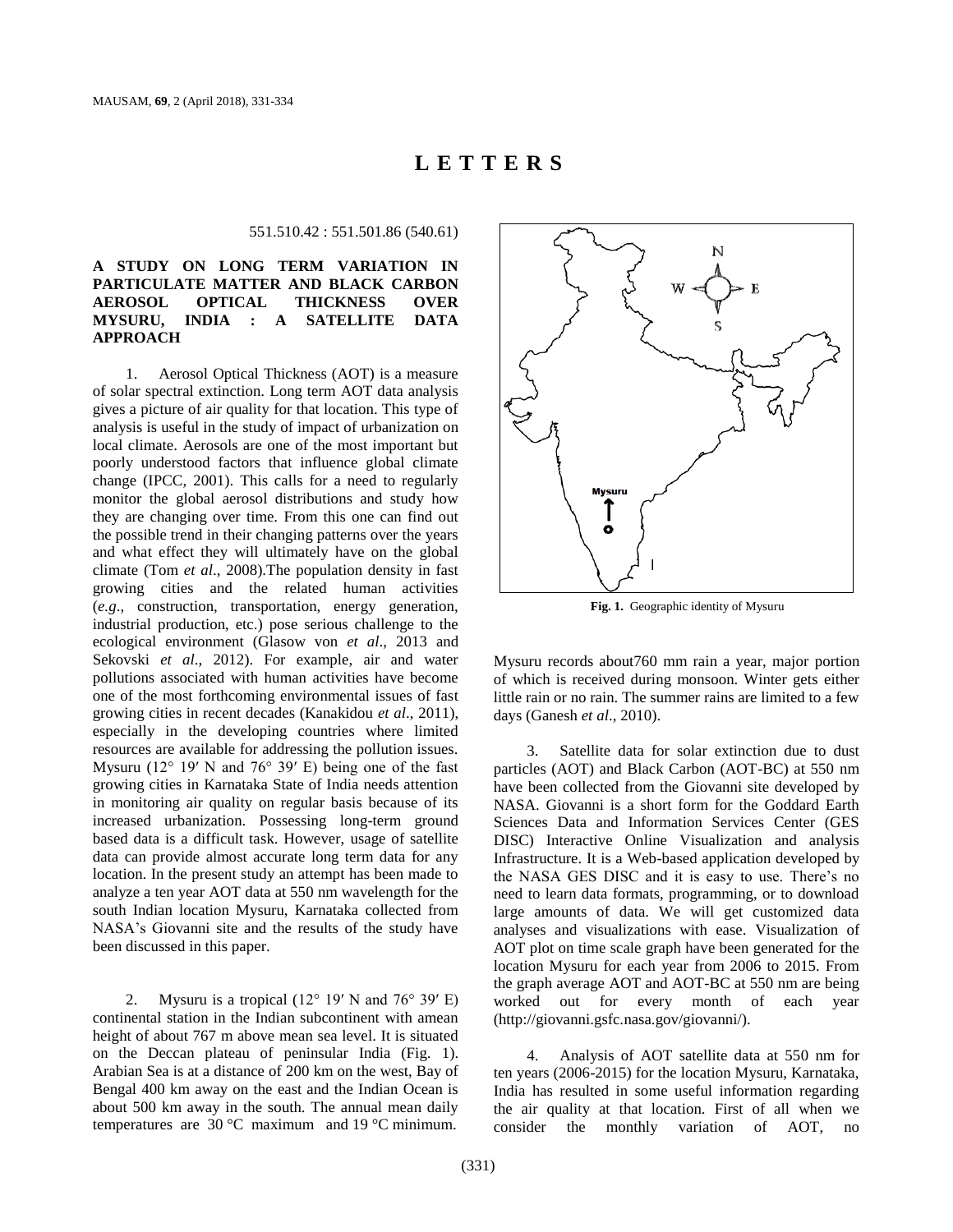#### **TABLE 1**

### **Monthly average values of AOT at 550 nm for ten years**

| Average AOT values at 550 nm  |                        |         |                |                |                             |                             |                         |                |                  |                  |        |                  |            |
|-------------------------------|------------------------|---------|----------------|----------------|-----------------------------|-----------------------------|-------------------------|----------------|------------------|------------------|--------|------------------|------------|
| * Non availability of<br>data |                        | Summer  |                |                | Monsoon                     |                             |                         |                |                  |                  | Winter |                  |            |
|                               |                        | Mar     | Apr            | May            | Jun                         | Jul                         | Aug                     | Sep            | Oct              | Nov              | Dec    | Jan              | Feb        |
| 2006                          | AOT(a)                 | 0.258   | 0.350          | 0.321          | 0.136                       | $\ast$                      | 0.223                   | 0.365          | 0.291            | 0.256            | 0.291  | 0.179            | 0.243      |
|                               | $AOT-BC$ $(b)$         | 0.0156  | 0.0225         | 0.0149         | 0.0087                      | 0.0069                      | 0.0085                  | 0.0109         | 0.0149           | 0.0129           | $\ast$ | 0.0143           | 0.0133     |
|                               | $[b/a] \times 100$     | 6       | 6              | 5              | $\sqrt{6}$                  | $*$                         | $\overline{4}$          | $\sqrt{3}$     | 5                | $\sqrt{5}$       | $\ast$ | $\,8$            | 5          |
| 2007                          | AOT(a)                 | 0.371   | 0.363          | 0.319          | 0.094                       | 0.164                       | 0.240                   | 0.298          | 0.383            | 0.172            | 0.214  | 0.315            | 0.394      |
|                               | $AOT-BC$ (b)           | 0.0296  | 0.022          | 0.0156         | 0.0094                      | 0.0071                      | 0.0081                  | 0.01           | 0.0184           | 0.0143           | $\ast$ | 0.0196           | 0.0194     |
|                               | $[b/a] \times 100$     | 8       | 6              | 5              | 10                          | $\overline{4}$              | 3                       | $\overline{3}$ | 5                | 8                | $\ast$ | 6                | 5          |
| 2008                          | AOT(a)                 | 0.192   | 0.242          | 0.307          | 0.135                       | 0.275                       | 0.216                   | 0.299          | 0.232            | 0.255            | 0.239  | 0.282            | 0.457      |
|                               | $AOT-BC$ (b)           | 0.0145  | 0.0204         | 0.0145         | 0.0073                      | 0.0083                      | 0.0104                  | 0.0106         | 0.016            | 0.0174           | $\ast$ | 0.0206           | 0.0207     |
|                               | [ $b/a$ ] $\times$ 100 | $\,8\,$ | $\,8\,$        | 5              | $\mathfrak s$               | $\mathfrak{Z}$              | 5                       | $\overline{4}$ | $\boldsymbol{7}$ | $\boldsymbol{7}$ | $\ast$ | $\boldsymbol{7}$ | $\sqrt{5}$ |
| 2009                          | AOT(a)                 | 0.392   | 0.373          | 0.329          | 0.098                       | $\ast$                      | 0.355                   | 0.416          | 0.337            | 0.216            | 0.371  | 0.224            | 0.368      |
|                               | $AOT-BC$ (b)           | 0.025   | 0.02           | 0.0172         | 0.0072                      | 0.0058                      | 0.0102                  | 0.0151         | 0.018            | 0.012            | $\ast$ | 0.0152           | 0.023      |
|                               | $[b/a] \times 100$     | 6       | 5              | 5              | $\overline{7}$              | $\ast$                      | 3                       | $\overline{4}$ | 5                | 6                | $\ast$ | $\tau$           | 6          |
| 2010                          | AOT(a)                 | 0.382   | 0.381          | 0.314          | 0.092                       | 0.161                       | 0.183                   | 0.115          | 0.269            | 0.168            | 0.235  | 0.369            | 0.410      |
|                               | $AOT-BC$ (b)           | 0.0283  | 0.0197         | 0.017          | 0.0075                      | 0.0069                      | 0.0075                  | 0.01           | 0.0152           | 0.0117           | $\ast$ | 0.0195           | 0.0202     |
|                               | [ $b/a$ ] $\times$ 100 | $\tau$  | $\sqrt{5}$     | $\sqrt{5}$     | $\,$ 8 $\,$                 | $\overline{\mathcal{L}}$    | $\overline{4}$          | 9              | 6                | $\overline{7}$   | $\ast$ | 5                | 5          |
| 2011                          | AOT(a)                 | 0.255   | 0.403          | 0.309          | 0.255                       | 0.235                       | 0.297                   | 0.274          | $\ast$           | 0.230            | 0.319  | 0.226            | 0.453      |
|                               | $AOT-BC(b)$            | 0.022   | 0.018          | 0.0174         | 0.007                       | 0.007                       | 0.0078                  | 0.0091         | 0.024            | 0.0135           | $\ast$ | 0.0145           | 0.023      |
|                               | $[b/a] \times 100$     | 9       | $\overline{4}$ | $\sqrt{6}$     | $\ensuremath{\mathfrak{Z}}$ | $\ensuremath{\mathfrak{Z}}$ | 3                       | $\overline{3}$ | $\ast$           | 6                | $\ast$ | $\sqrt{6}$       | $\sqrt{5}$ |
| 2012                          | AOT(a)                 | 0.393   | 0.349          | 0.455          | 0.361                       | 0.174                       | 0.143                   | 0.401          | 0.290            | 0.320            | 0.253  | 0.293            | 0.358      |
|                               | $AOT-BC$ $(b)$         | 0.0253  | 0.0176         | 0.0175         | 0.0075                      | 0.0073                      | 0.0085                  | 0.011          | 0.0195           | 0.0214           | $\ast$ | 0.0163           | 0.0184     |
|                               | $[b/a] \times 100$     | 6       | $\sqrt{5}$     | $\overline{4}$ | $\sqrt{2}$                  | $\overline{4}$              | 6                       | $\mathfrak{Z}$ | $\boldsymbol{7}$ | $\tau$           | $\ast$ | 6                | 5          |
| 2013                          | AOT(a)                 | 0.385   | 0.484          | 0.468          | 0.272                       | 0.324                       | 0.193                   | 0.195          | 0.380            | 0.370            | 0.282  | 0.328            | 0.347      |
|                               | $AOT-BC$ (b)           | 0.023   | 0.0237         | 0.0198         | 0.0066                      | 0.0065                      | 0.0077                  | 0.0106         | 0.0165           | 0.0193           | $\ast$ | 0.0205           | 0.0173     |
|                               | [ $b/a$ ] $\times$ 100 | 6       | 5              | $\overline{4}$ | $\sqrt{2}$                  | $\mathfrak{2}$              | $\overline{\mathbf{4}}$ | 5              | $\overline{4}$   | 5                | $\ast$ | 6                | 5          |
| 2014                          | AOT(a)                 | 0.250   | 0.492          | 0.388          | 0.221                       | 0.304                       | 0.208                   | 0.536          | 0.623            | 0.326            | 0.351  | 0.363            | 0.438      |
|                               | $AOT-BC$ $(b)$         | 0.0221  | 0.0303         | 0.0163         | 0.01                        | 0.0063                      | 0.0077                  | 0.0115         | 0.0216           | 0.0231           | $\ast$ | 0.0174           | 0.0233     |
|                               | $[b/a] \times 100$     | 9       | $\sqrt{6}$     | $\overline{4}$ | 5                           | $\sqrt{2}$                  | $\overline{4}$          | $\overline{2}$ | 3                | $\overline{7}$   | $\ast$ | 5                | 5          |
| 2015                          | AOT(a)                 | 0.299   | 0.361          | 0.359          | 0.130                       | 0.332                       | 0.174                   | 0.382          | 0.293            | 0.204            | 0.253  | 0.506            | 0.338      |
|                               | $AOT-BC$ (b)           | 0.023   | 0.0171         | 0.0164         | 0.0085                      | 0.0069                      | 0.0082                  | 0.0146         | 0.0156           | 0.0126           | $\ast$ | 0.0249           | 0.0184     |
|                               | $[b/a] \times 100$     | 8       | 5              | 5              | $\overline{7}$              | $\overline{c}$              | 5                       | $\overline{4}$ | 5                | 6                | $\ast$ | 5                | 5          |

significant changes were observed over ten years. However, the values of AOT showed a small increase in the magnitude from *December to May* except the monsoon months *June to November*. A close observation into the values of AOT shows an increase of 9.1% during summer and 25.9% during winter on an average scale. Same monthly average values are tabulated in Table 1. Since there is no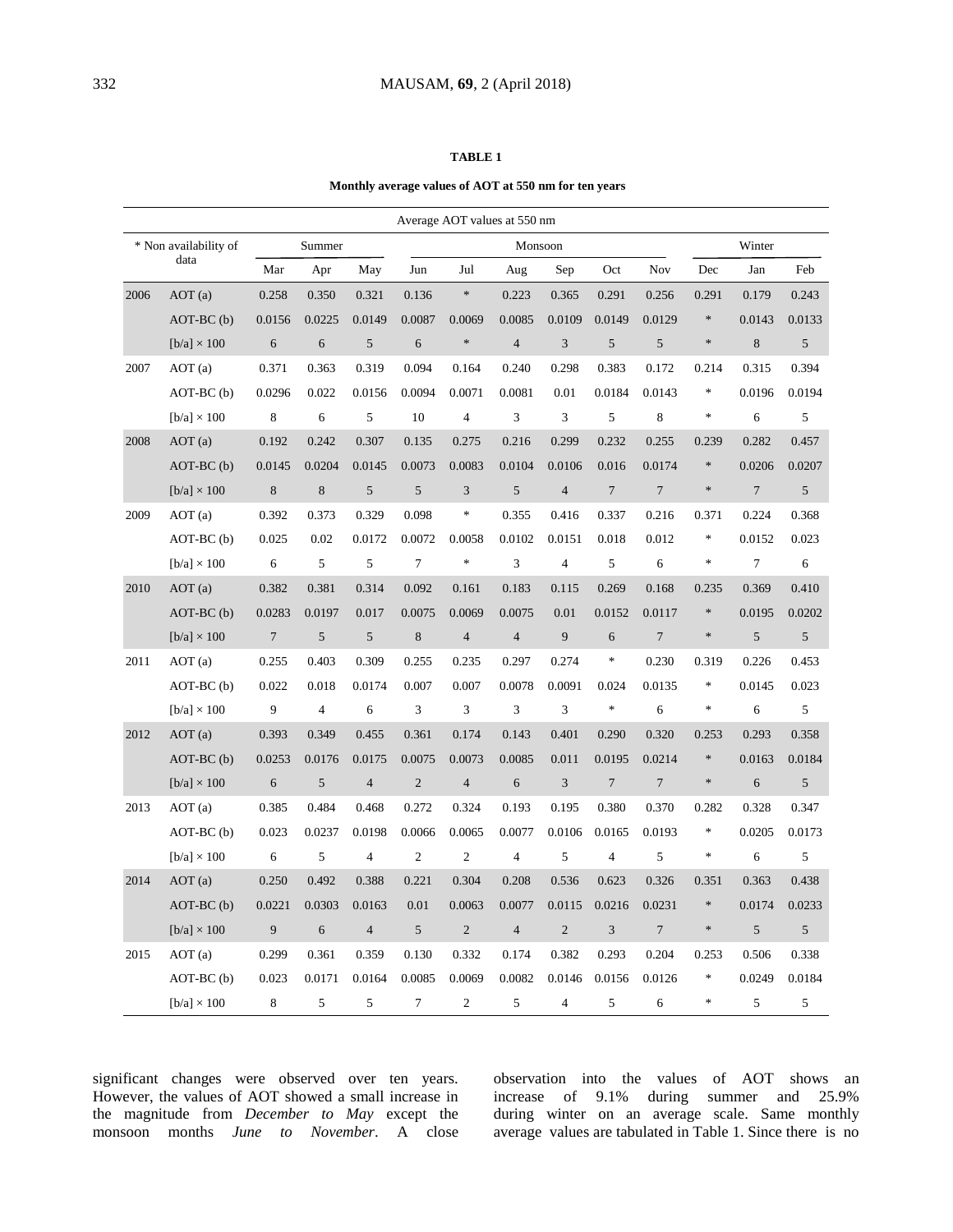

**Fig. 2.** Monthly average trends of AOT at 550nm over ten years

uniformity in the variation of AOT values of monsoon, it is difficult to predict its changes over the years.

Maximum AOT observed during summer has been attributed to increased aerosol input due to increased surface heating and resultant vertical mixing, dry surface conditions and wind-blown dust. Also, during summer high temperature plays an important role in heating and lifting the loose soil with association of wind speed (Niranjan *et al*., 1995; Pandithurai *et al*., 1997; Devara *et al*., 1996 and Ganesh *et al*., 2008). Low AOT during the months of *June to November* is mainly because of washout of particles due to rain inducing from south–west monsoon as well as north–east monsoon. Small and constant increase as well as decrease in AOT values was observed for the winter season throughout the years of investigation.

An increase in the values of AOT at 550nm over the years (Figs. 2&3) is a consequence of increase in the smaller size particles. As it is known that AOT at 550nm is a measure of small particles present in the atmosphere. Production of small size particles is mainly because of anthropogenic activities. As a supporting fact we have the



**Fig. 3.** Seasonal average trends of AOT at 550nm over ten years



**Fig. 4.** Average black carbon extinction AOT at 550 nm for ten years

total vehicles registered in Mysuru during January-2006 as 3,21,000 in number and as per March 2015 it is 8,10,324 (source: www.rto.kar.nic.in). Hence it is clear that by the year 2015, the number of vehicles registered has increased to about 150% when compared to the year 2006.

In addition to this investigation we have also studied the variation of Black Carbon (BC) over ten years. BC is a primary aerosol emitted directly at the source from incomplete combustion processes such as fossil fuel and biomass burning and therefore much atmospheric BC is of anthropogenic origin (IPCC, 2007). Black carbon warms the Earth by absorbing sunlight and heating the atmosphere thereby reducing the albedo. From Fig. 3&4, it is clear that AOT at 550 nm follows the trend of Aerosol extinction due to black carbon at 550 nm. Table 1 gives magnitudes of AOT and AOT-BC at 550 nm with a percentage contribution of AOT-BC towards total solar extinction due to particulate matter. Hence from Table 1